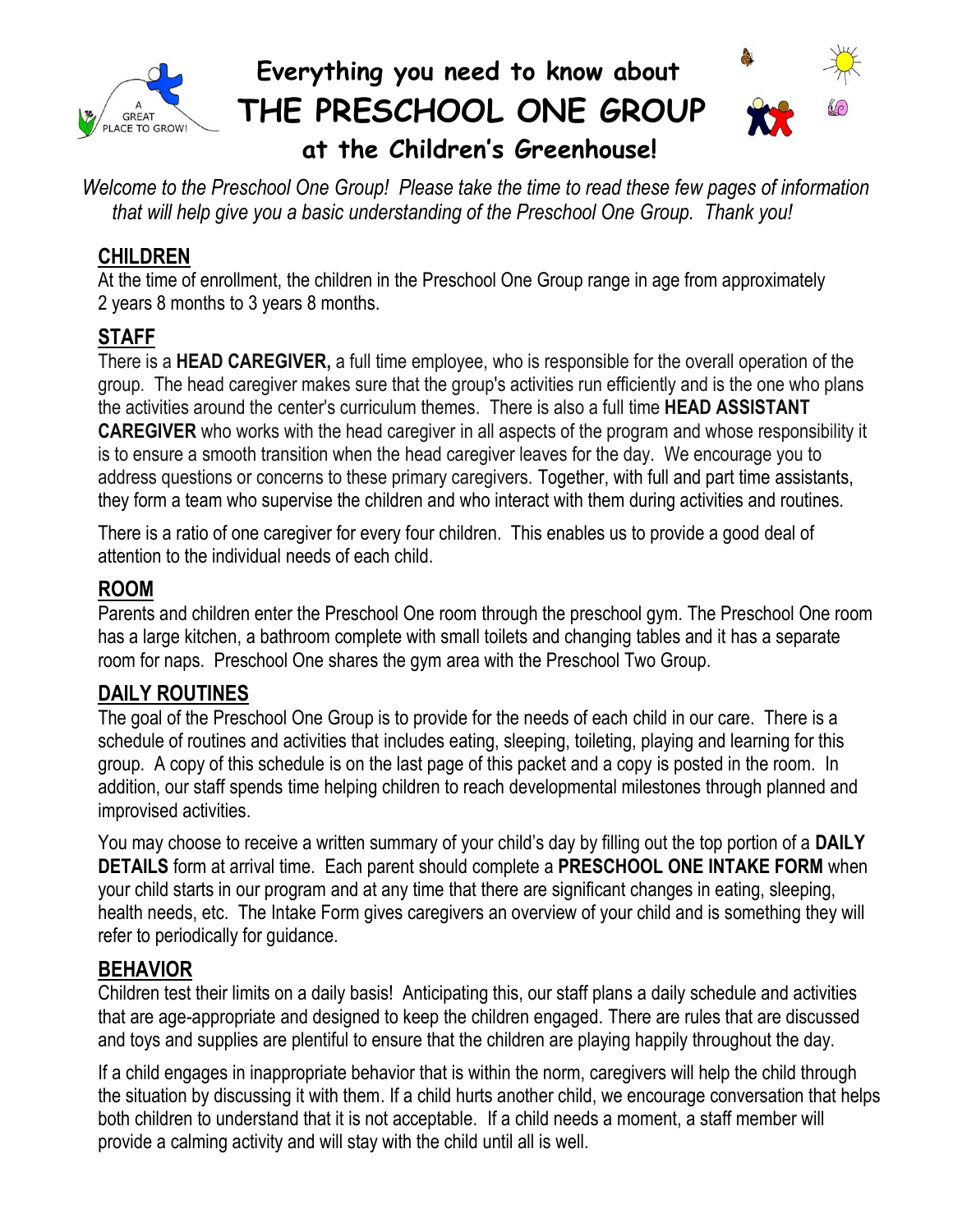# **ACTIVITIES/LEARNING**

Children are learning every minute of the day. They learn from the way we organize the room, from the daily schedule, from activities, and when they play outdoors.

The Preschool One room is set up for learning. Children have many opportunities to make choices, come up with ideas, experiment, and take responsibility for their work. Here's what you see when you visit the Preschool One room:

- The children have cubbies, labeled with their names and photos. Their jackets, coats, change of clothing, etc. are kept in the cubbies.
- Each child also has a mailbox where you will find artwork and notices from the office.
- Materials are on low shelves, in containers, and on hooks so children can get them independently and put them away.
- Shelves are neat and uncluttered so materials are easy to see, remove, and replace.
- Picture and word labels are on containers and shelves so children know where materials belong and to learn to identify words.
- There are distinct interest centers--blocks, dramatic play, toys and games, art, discovery, library, sand and water, music and movement, iPads, and different play spaces outdoors--so children know what choices are available and make decisions.
- A variety of learning materials are in each area so that no matter where children choose to play, they learn.
- Similar materials are grouped together to teach children to sort and classify--skills that are important to understanding and solving math problems.

We want your child to feel secure and independent, to move from one activity to another as easily and confidently as possible. And we want to provide a variety of learning experiences for a well-rounded education. So we plan a daily schedule with these goals in mind. We follow this same schedule day after day. After a few weeks, the children can tell us what they are supposed to do next!

Caregivers plan a variety of activities for the children each day and each day also includes opportunities for the children to learn how to express themselves, to play and share with one or several friends, to learn self-help skills and to learn to follow simple group rules.

The Preschool One Group goes outdoors to the playground each day, weather permitting, to climb, ride on bikes and cars, dig in the sand and play with outdoor toys. The group will occasionally go for walks to enjoy the sights and sounds of the campus. On rainy or very cold days, the group will use the indoor gym area for active play.

# **SLEEPING**

Parents give staff guidance as to whether or not their child should nap. The Preschool One room has a separate sleeping area where the children sleep on cots. A caregiver sits with children while they are going to sleep and monitors children while they are sleeping. Cots are labeled with children's names and are regularly cleaned and disinfected.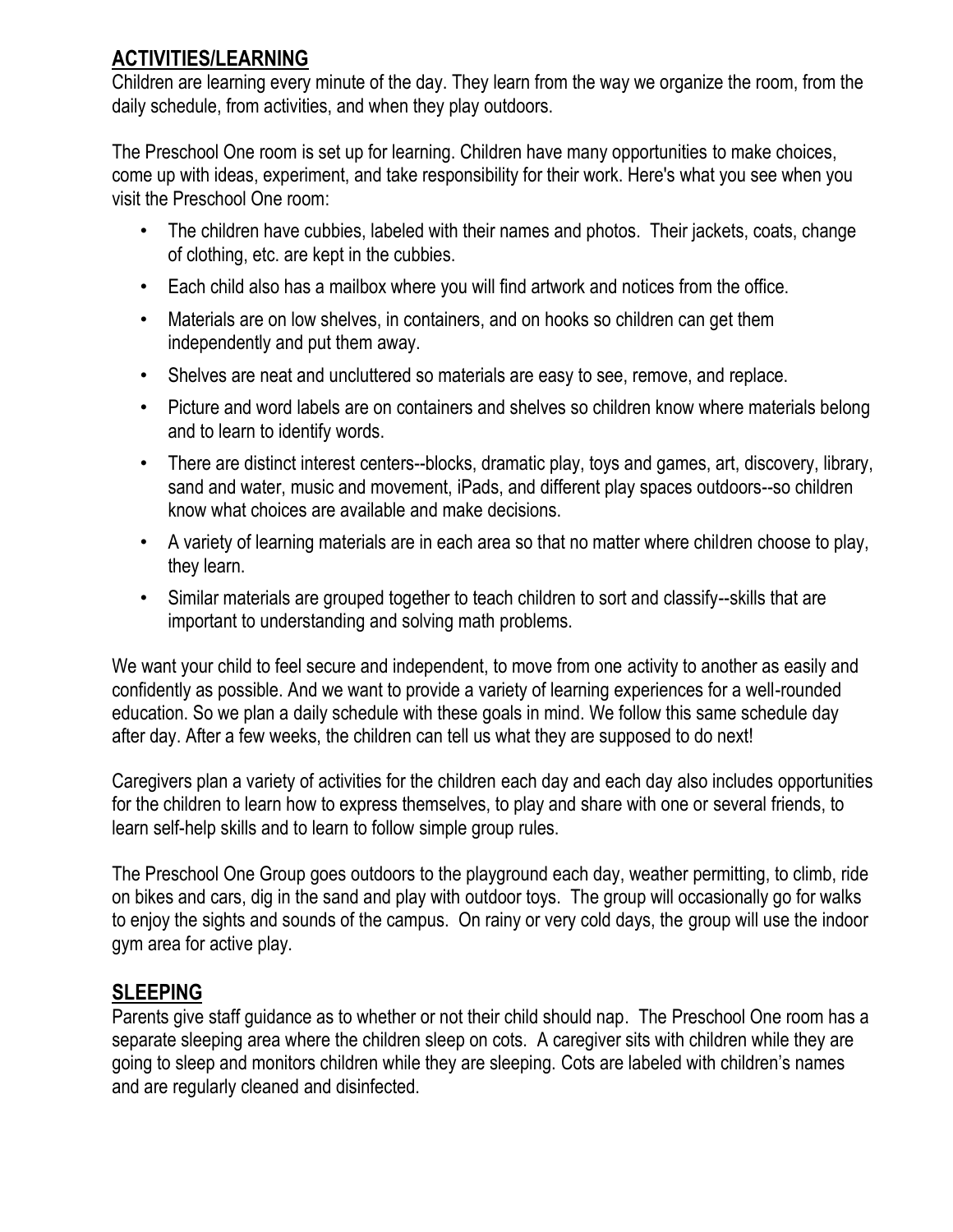# **MEALS**

If your child is scheduled to be at the center during lunch times, you are responsible for providing lunch. Our license to operate requires that we monitor the children's food intake for nutritional value; this includes lunch and snacks, which are provided by the Greenhouse. Based on this requirement these are some basic rules that everyone should follow:

#### *PLEASE DO NOT SEND:*

- *X HIGHLY SUGARED, SALTED OR ARTIFICIALLY FLAVORED OR COLORED FOODS*
- *X CANDY, GUM, CHEESE DOODLES OR CHIPS OF ANY KIND*
- *X CHOCOLATE IN ANY FORM (COOKIES, CANDY, GRANOLA BARS, ETC.)*
- *X PRE-PACKAGED FOODS (SUCH AS LUNCH BUCKETS OR FROZEN FOODS)*
- *X FAST FOODS OF ANY KIND (THIS INCLUDES MC DONALDS AND BURGER KING)*
- *X HIGHLY SWEETENED CEREALS (NO FRUIT LOOPS, TRIX, ETC.)*

# *PLEASE DO SEND:*

- *MILK OR 100% FRUIT JUICE AS A BEVERAGE WITH MEALS. When possible, juice should be diluted.*
- *A LUNCH THAT PROVIDES SEVERAL APPROPRIATE FOOD CHOICES.*

# **LUNCH GUIDELINES**

Imagine having to serve any meal or snack to several tables full of hungry young children! At the Greenhouse that goes on several times a day and it is the goal of our staff to make these times as enjoyable as possible for the children. So that the caregivers may devote more direct attention to the children we ask you to follow these simple guidelines:

- Lunches that contain food to be served warm should be placed in the refrigerator and will be warmed by our staff.
- Lunches should contain a variety of food, including fruit and a simple snack or dessert.
- Lunches should include a beverage.
- Pre-packaged drinks, applesauce, fruit cups and puddings are occasionally wasted because the children only eat small amounts and the remainder cannot be put into a lunch box.
- Please cut all food into bite-sized pieces; this includes peeling, pitting and slicing fruits, including grapes. *Please do not send in any meat on bones.*
- You may send peanut butter sandwiches.
- Some suggested lunch items are: *sandwiches, yogurt, rolled up cold cuts, cold meats, pieces of cheese, raw or slightly cooked vegetables, cheese and crackers, macaroni and cheese, spaghetti, cut up apples, pears, oranges or any fruit cut up, graham crackers, vanilla wafers, animal crackers or other plain cookies.*
- *Any uneaten lunch items will be returned to you in your child's lunch box.*
- **SPECIAL FOOD NEEDS** health or allergy related, nutritional, religious, or cultural, will be accommodated. The most important factor in special situations is to discuss these needs with administrators and caregivers.

#### *In the event that you forget to bring a lunch for your child, don't panic! We keep some lunch foods on hand just for this type of emergency. Please stop in the office and we will gladly assist you when this situation occurs.*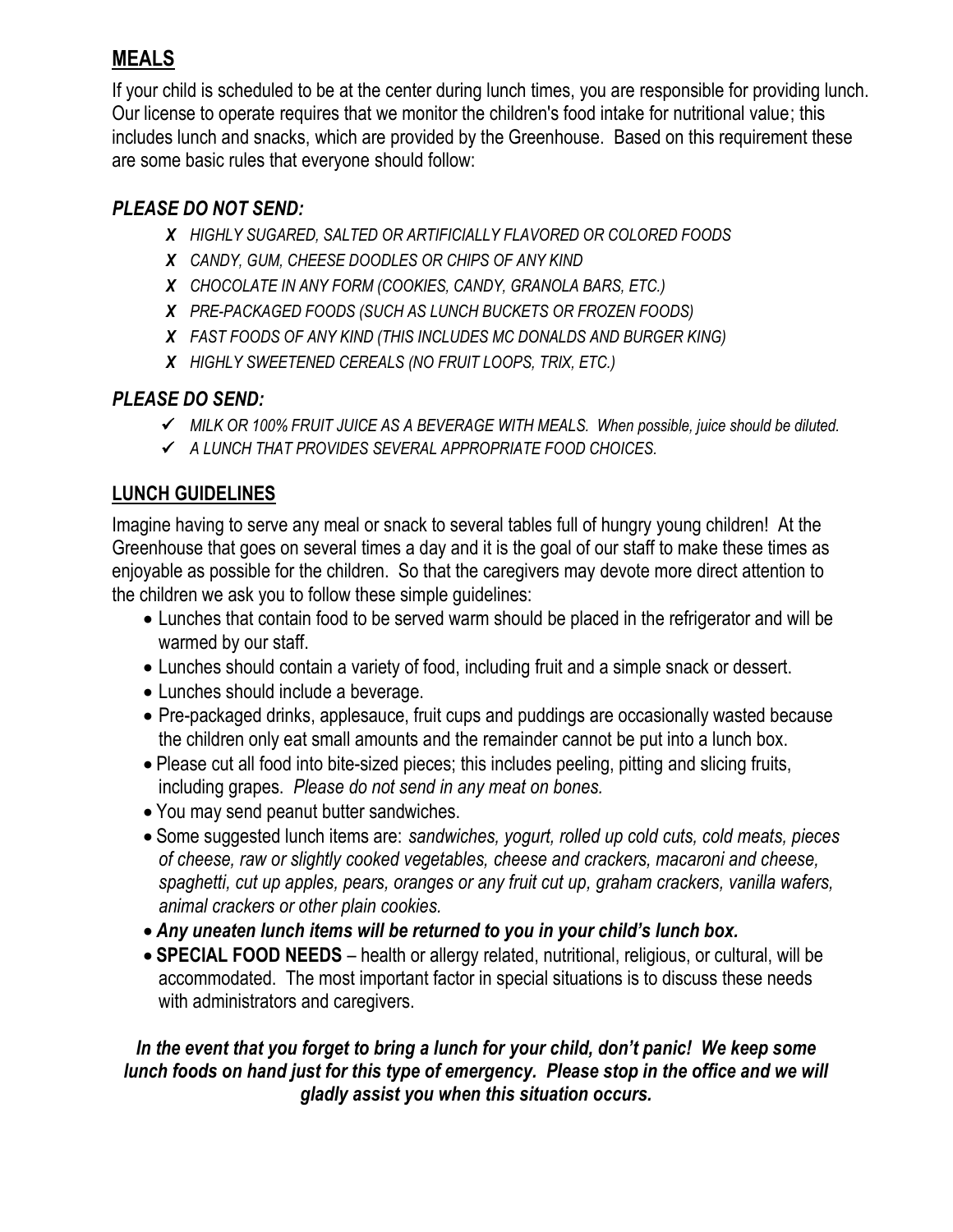#### **FOOD SAFETY**

We need your help! As you prepare your child's lunch for the Greenhouse, there are some simple things that we would like you to do to ensure that the food you pack is not a choking hazard:

 $\checkmark$  All firm food, including meat, fruit, cheese, and raw vegetables, must be cut into pieces that are no bigger than  $\frac{1}{2}$  inch.

#### **These are examples of the size food pieces should be:**



- When you send grapes please cut them in 4 pieces.
- When you send hot dogs please cut them in half lengthwise and then in small pieces.
- When preparing chicken or any meat, please remove all bones and skin and cut in small pieces.
- $\checkmark$  If you send peanut butter for lunch, please spread a thin layer on bread or crackers.
- $\checkmark$  Please do not send raisins or fruit snacks for children less than 4 years of age.
- $\checkmark$  Please do not send nuts or popcorn as a snack for any child.
- $\checkmark$  THANK YOU and as always, please speak with caregivers if you have any questions or if your child has any special needs regarding food!

# **MEAL SCHEDULES**

In addition to lunches that come from home, snacks are provided for the children three times per day.

- **Breakfast** you may send in breakfast from home, if you would like. It will be served to your child at morning snack time or if you are scheduled to arrive before 8:30 AM, it will be served when your child arrives.
- **Morning Snack**  consists of a variety of nutritious breakfast foods and is served at approximately 9:15 AM.
- **Lunch** is served at approximately 11:45 AM but if a child does not eat well, they are offered lunch again at afternoon snack.
- **Afternoon Snack** is served at 2:15 PM and this is also when lunch will be served again for those children who did not eat well earlier.
- **Late Afternoon Snack** a light snack is served at approximately 4:30 PM.
- **Beverages** the children are given 1 % milk or water as a beverage with all snacks.

# **SNACK GUIDELINES**

Snacks are provided by the Greenhouse and include a variety of nutritious foods appropriate for the time of day. Occasionally there are special snacks for birthdays or snacks related to curriculum topics. Weekly snack menus, that list each day's foods, are posted in each room for your review.

Children are offered drinks of water or milk throughout the day, particularly in warm weather when we have water available, indoors and outdoors, at all times.

# **WE DO NOT SERVE PEANUT BUTTER OR PEANUT PRODUCTS FOR SNACK.**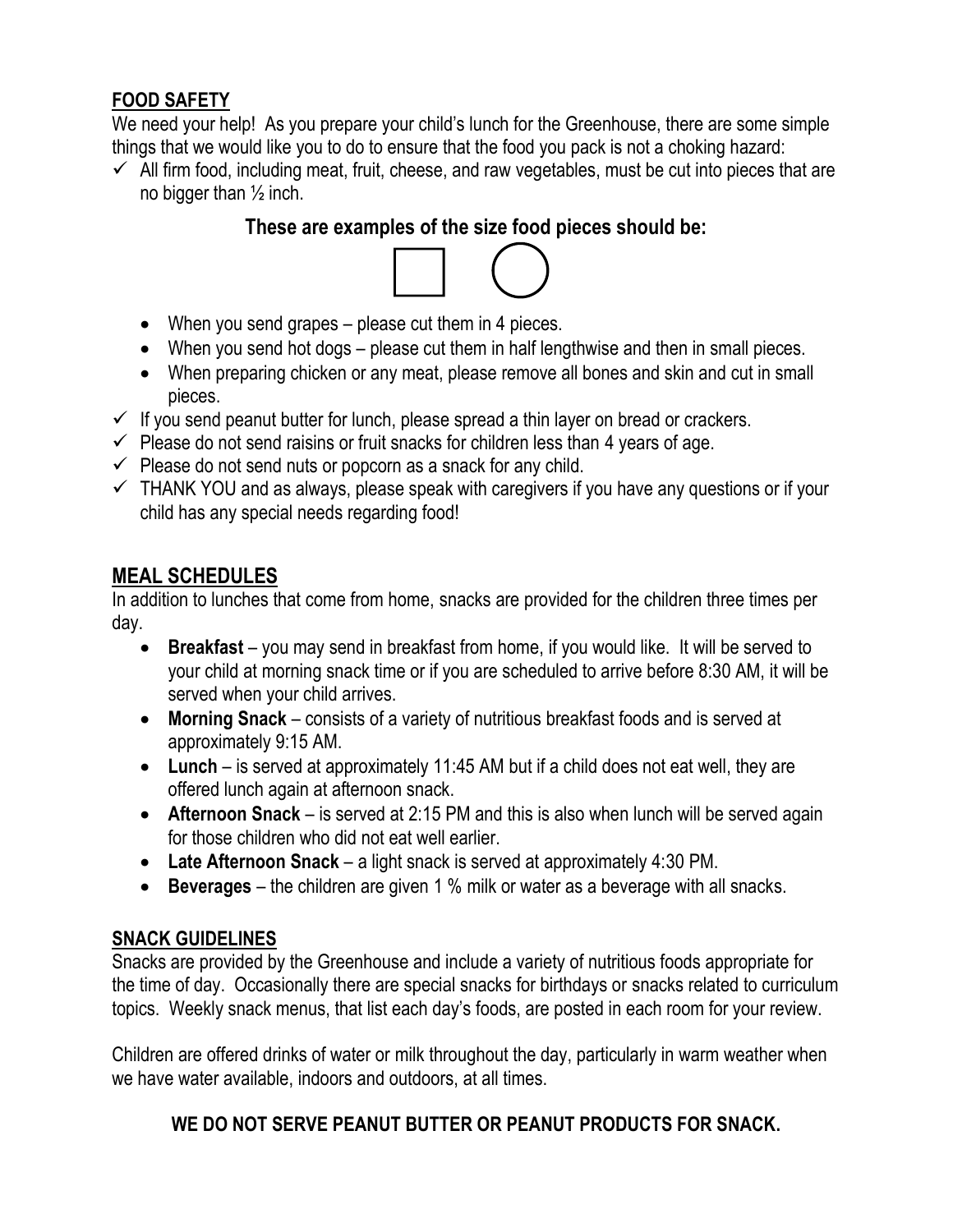# **BIRTHDAYS**

Birthday celebrations at the Greenhouse are kept simple and yet are special. With the help of caregivers, each child celebrating a birthday will make a birthday crown and we will provide VANILLA ICE CREAM CUPS for a little celebration at snack time or after lunch time. You can decide if you wish to bring in special napkins, plates or party hats to add to the celebration. Speak with your child's caregivers if you have any birthday related questions.

#### **TOILETING/DIAPERING**

Children in Preschool One are often at different stages of toilet training. Some are in diapers or pullups, in which case they are changed every two hours or when needed. Parents provide all diapering supplies and will be asked to sign a form giving us permission to apply creams or lotions. Department of Health guidelines are followed for diapering and these procedures include but are not limited to:

- Staff wear vinyl gloves when changing diapers
- Diapering area is covered with exam table paper
- Soiled diapers and paper are disposed in covered trash cans
- Diapering area is wiped down with a disinfecting solution of bleach and water
- After diapering, children and adults wash their hands

Some children are in the process of learning to use the toilet and will be encouraged and helped in this process by our staff who will work cooperatively with parents on this important developmental step. When your child begins toilet training, please notify caregivers.

Some children are completely toilet trained and will be encouraged to use the bathroom at several times during the day. Staff will always assist children in the bathroom with cleaning routines and children will be taught to wash their hands after toileting.

Regardless of their toileting learning stage, we know that accidents will occur. These situations are handled with by our staff with understanding and they will assist the child with cleaning up and changing into clean clothing.

You are encouraged to discuss your child's toileting stage with caregivers at the start of the semester and at any time during the semester when there are changes.

# **SUPPLIES**

Please bring these items to the Greenhouse for your child and please write your child's name on each item:

- Diapering supplies including diapers, wipes and diaper ointment or cream. As you run low on diapering supplies, you will receive a note asking you to bring in additional items.
- When your child begins toilet training, please bring in extra changes of clothing along with extra underwear.
- One change of clothing that includes a shirt, pants, socks and undershirt and underwear (if your child is toilet trained).
- A sweater or sweatshirt just in case it's cool in the building.
- A crib sheet and light blanket for sleeping. (Sheets and blankets will be laundered weekly at the Greenhouse.)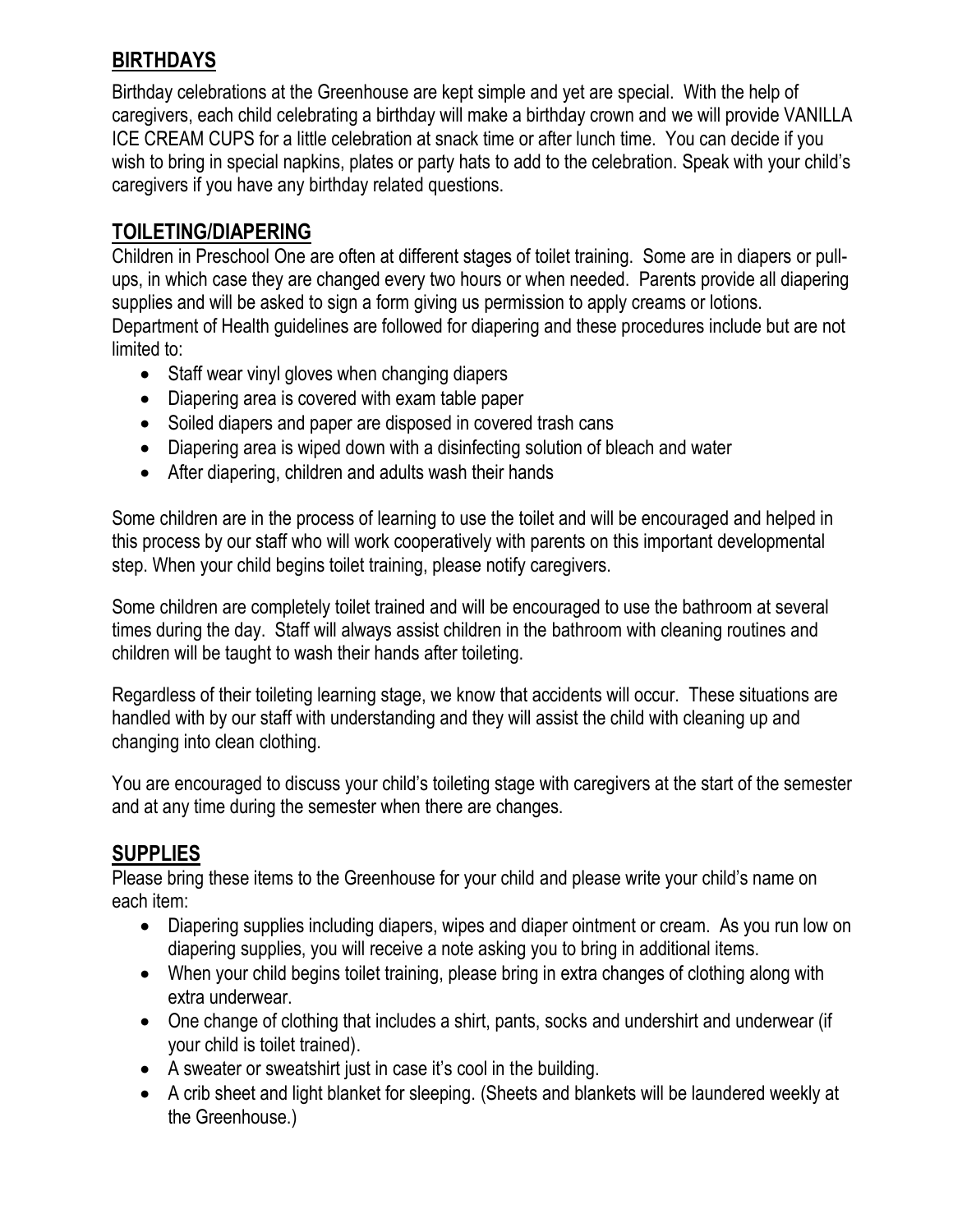# **OTHER IMPORTANT INFORMATION**

#### 1. MEDICAL EXAMINATIONS AND IMMUNIZATIONS

Each child at the center is required to have an annual, complete physical examination, signed and dated by a physician and recorded on DSS Form 4433 (which are available in the Greenhouse office). In addition, please keep us informed when your child's immunizations have been updated by bringing in a printout or note stamped by your health care provider.

2. MEDICATION

If your child needs to have any type of medication while they are at the center, you must stop in the office and speak with administrators who will provide you with the appropriate permission forms.

#### **SUMMER SESSIONS**

•

- **SCHEDULE:** The daily schedule of activities and routines will be adjusted in the summer. Parents will receive the summer schedule at the start of the session their child is attending.
- **CLOTHING:** Children who are enrolled during the summer months of July and August should bring a bathing suit, a towel, and water shoes so that they can fully participate in the fun of our sprinkler and outdoor water play.
- **SUNBLOCK:** We provide sunblock for the children and apply it prior to going outdoors. Parents may choose to supply their own product which we will keep on hand to use prior to outdoor activities. Parents will be asked to sign a form giving us permission to apply sunscreen.

# **ASSESSMENTS AND CONFERENCES**

Over the course of a semester, the head caregiver will conduct assessments to determine that each child in the program is reaching age-appropriate developmental milestones. These assessments will be used to provide parents with information about their child's development during parent/caregiver conferences and to assist staff in planning programmatic activities that meet the developmental needs of each child. Sample forms may be viewed in the office.

Individual meetings with caregivers are offered at the end of the Fall and Spring Semesters. Notice of meeting dates will be given, prior to the end of the semester, and parents may choose a meeting day and time that is convenient.

This opportunity to meet with your child's caregiver is very valuable because it will give you an opportunity to privately discuss your child's progress and development and to review assessment materials.

You may also request a meeting with your child's caregiver at any time during the year if you have the need to discuss any issues involving your child or if you would like to receive a developmental progress report.

# **MOVING TO THE NEXT AGE GROUP**

We generally transition children to the Preschool Two Group at the start of a new semester. Occasionally, we will move a child during a semester if there is an opening and if the child is developmentally ready. When the decision to move a child is being made, parents will be informed and given an opportunity to meet with new caregivers. As part of the transition process, children will make several visits to the new room, accompanied by caregivers they know.

# **IN CLOSING**

We want your time in the Preschool One Group to be a positive experience for your child and for you. At any time, please do not hesitate to ask caregivers questions and to speak with administrators if you have concerns.